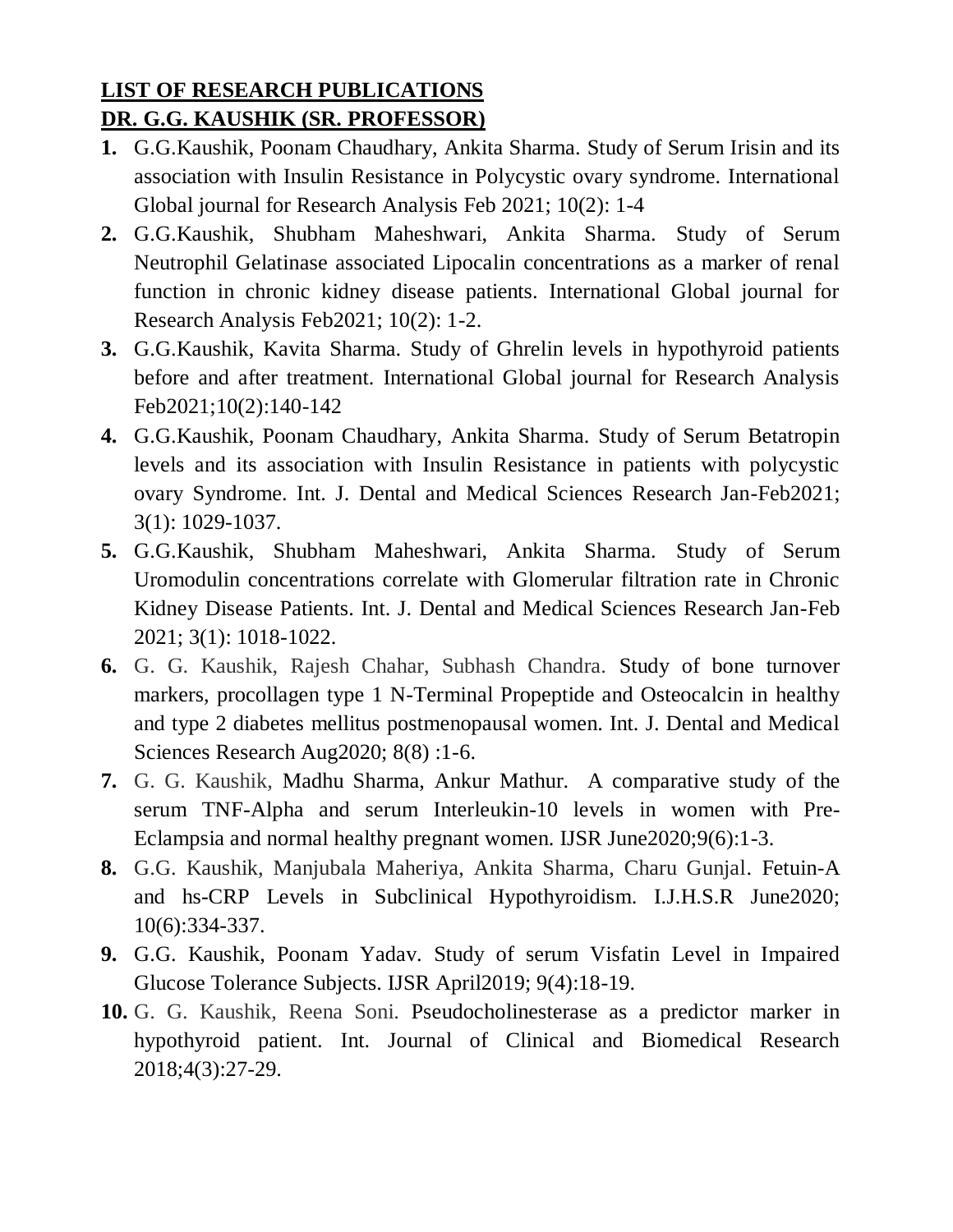- **11.** G.G.Kaushik, Khushbu Kalal. Study of serum thyroid stimulating hormone and serum prolactin in female infertility. IJSR, 2018; 7(5).
- **12.** G.G.Kaushik, Khushbu Kalal**.** Correlation of Serum Thyroid stimulating hormone with Follicle stimulating hormone and Luteinizing hormone in infertility in reproductive age group women. Int. J. of Scientific Research 2018; 7(5): 570-571.
- **13.** Sarla Mahawar, Deepa Thadani, G.G. Kaushik, Asha Makwana, Shubham Maheshwari. Evaluation of serum alkaline phosphatase level in non diabetic chronic kidney disease patients in indian population. IJMSE 2020;7(5):33-38.
- **14.** Deepa Thadani, Shubham Maheshwari, Sarla Mahawar, G.G. Kaushik, Kamlesh Tanwani. Study of serum cystatin C level in metabolic syndrome subjects and its correlation with the components of metabolic syndrome. IJMSE 2020; 7(5):1-10.
- **15.** Sarla Mahawar, Aradhana Jalwa, Deepa Thadani, G.G. Kaushik, Lal Thadani. A correlative study of Serum Gamma Glutamyl Transpeptidase with serum lipid profile in young adult hypertensive patients in Indian population. Global Journal for research analysis.May 2017; 6(5), 670-672.
- **16.** Sarla Mahawar, Deepa Thadani, Kamlesh Tanwani, G.G. Kaushik, Asha Makwana. Study of Microalbuminuria and Serum lipid profile in Nondiabetic Nonhypertensive subjects with Myocardial Infarction in Ajmer District. Int. J. of Scientific Research 2016; 5(12): 48-51.
- **17.** Sarla Mahawar, Deepa Thadani, Aradhana Jalwa, G.G. Kaushik, Rashmi Ranka. A Correlative study of Serum Homocysteine with Serum Lipid Profile in Young Adult Hypertensive Patients in Indian Population. I.J.M.R.P.2016.
- **18.** Asha Makwana, Nagraj Soni, G.G. Kaushik, Sonali Sharma, Dheeraj Makwana. Serum levels of Pregnancy Associated Plasma Protein -A, Activin-A and Inhibin-A in patients with ectopic pregnancy.IJAR, 2015; 3(10):188-191.
- **19.** Asha Makwana, G.G. Kaushik, Nagraj Soni. Serum levels of progesterone & beta-human chorionic gonadotropin in early detection of ectopic pregnancy. IJRHS, 2015;3 (2): 274-277.
- **20.** Ajay Jain ,Debina sarkar, G.G. Kaushik, Ankita Sharma. Study of Serum Vitamin-D in Prediabetics patients. Int. J. Dental and Medical Sciences Research Jan-Feb2021; 3(1): 1014-1017.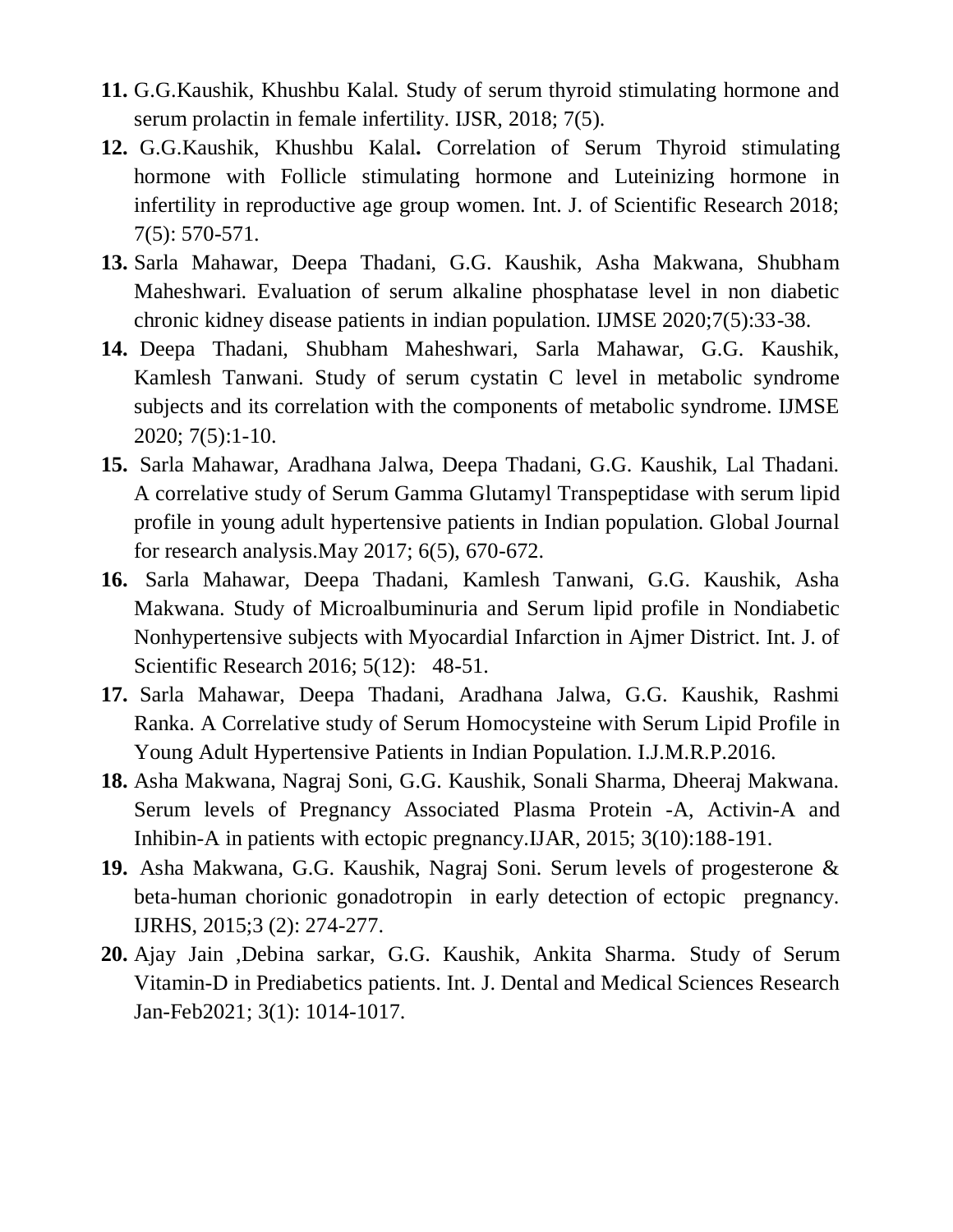#### **DR. DEEPA THADANI (Sr. PROFESSOR)**

- 1. Deepa Thadani, Kirti Jawa, Sarla Mahawar, Asha Makwana. Evaluation of serum Magnesium level in prediabetic subjects in Indian Population. IJSR, 2021;11 (2):53-57.
- 2. Deepa Thadani, Kirti Jawa, Sarla Mahawar, Asha Makwana, Kamlesh Tanwani. Study of Serum Lipid Profile in prediabetic subjects in Indian population. IJSR 2021;10(1): 1611-15.
- 3. Deepa Thadani, Manna Lal, Sarla Mahawar, Ajay Jain. Evaluation of Serum Creatinine Level in Subclinical Hypothyridism. GJRA,2021;10 (01).
- 4. Sarla Mahawar, Deepa Thadani, G.G. Kaushik, Asha Makwana, Shubham Maheshwari. Evaluation of serum alkaline phosphatase level in non diabetic chronic kidney disease patients in indian population. IJMSE 2020;7(5):33-38.
- 5. Deepa Thadani, Shubham Maheshwari, Sarla Mahawar, G.G. Kaushik, Kamlesh Tanwani. Study of serum cystatin C level in metabolic syndrome subjects and its correlation with the components of metabolic syndrome. IJMSE 2020; 7(5):1- 10.
- 6. Varsha Chowdhry, Deepa Thadani. Study of factors like smoking and its association with inflammation and cardiovascular risk in pre-diabetic and diabetic patients. Int.J.Adv.Res.7 (7), 841-847.
- 7. Sarla Mahawar, Deepa Thadani, Anupam Lata Jakhalia, Varsha Chowdry, Asha Makwana. Evaluation of Serum Lipase level in Non Diabetic Chronic Kidney Patients. Int. J.Adv.Res.2019. 7(11), 537-541.
- 8. Sarla Mahawar, Aradhana Jalwa, Deepa Thadani, G.G. Kaushik, Lal Thadani. A correlative study of Serum Gamma Glutamyl Transpeptidase with serum lipid profile in young adult hypertensive patients in Indian population. Global Journal for research analysis.May 2017; 6(5), 670-672.
- 9. Sarla Mahawar, Deepa Thadani, Kamlesh Tanwani, G.G. Kaushik, Asha Makwana. Study of Microalbuminuria and Serum lipid profile in Nondiabetic Nonhypertensive subjects with Myocardial Infarction in Ajmer District. Int. J. of Scientific Research 2016; 5(12): 48-51.
- 10. Aaradhana Jatwa, Sarla Mahawar, Deepa Thadani, GG Kaushik.Status of Serum Gamma Glutamyl Transpeptidase and Serum Homocysteine in young adults with essential hypertension.I.J.M.R.P.2016.
- 11. Sarla Mahawar, Deepa Thadani, Aradhana Jalwa, G.G. Kaushik, Rashmi Ranka. A Correlative study of Serum Homocysteine with Serum Lipid Profile in Young Adult Hypertensive Patients in Indian Population. I.J.M.R.P.2016.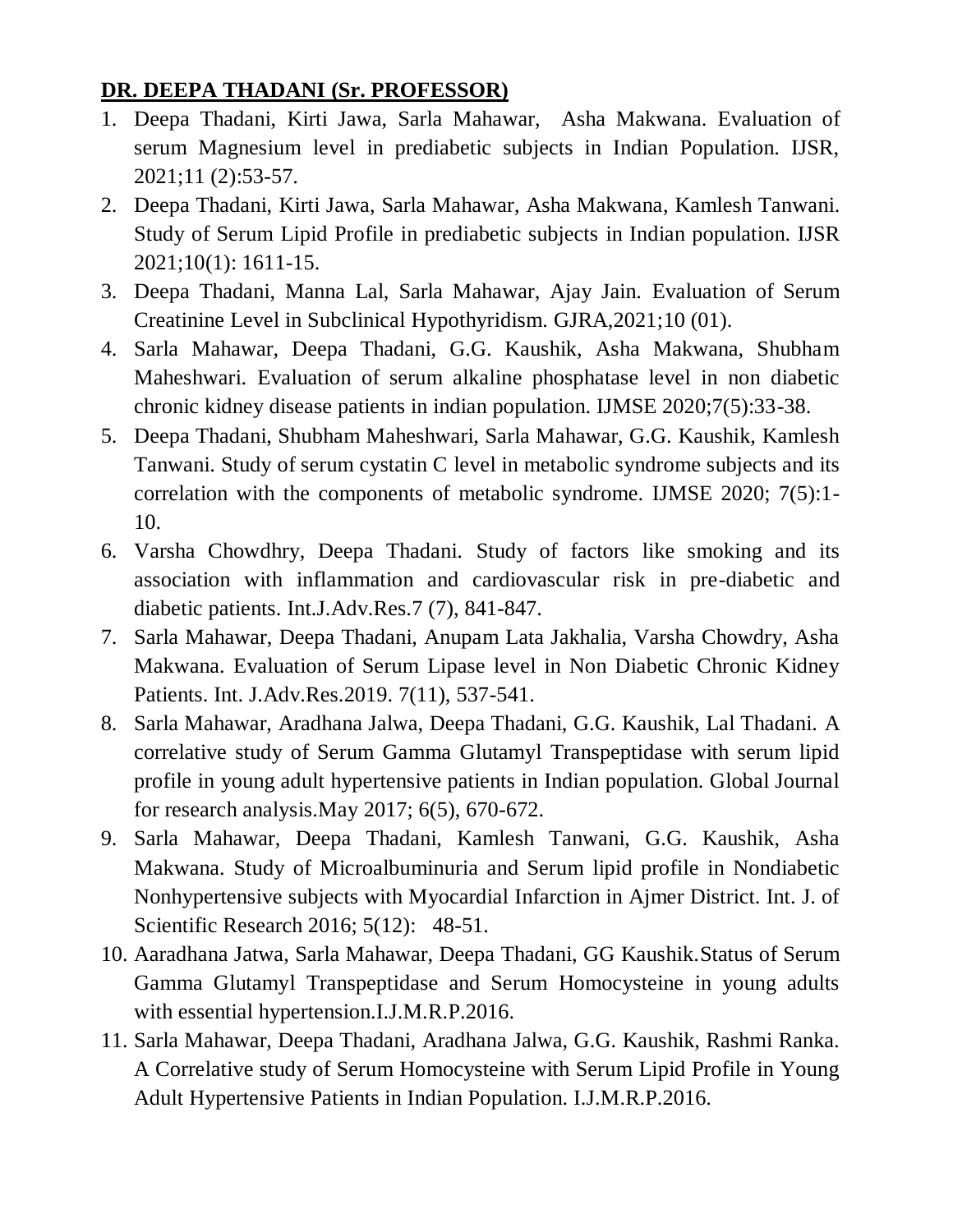#### **DR. SARLA MAHAWAR ( PROFESSOR & HEAD)**

- 1. Sarla Mahawar, Deepa Thadani, Anupam Lata Jakhalia, Varsha Chowdry, Asha Makwana. Evaluation of Serum Lipase level in Non Diabetic Chronic Kidney Patients. Int. J.Adv.Res.2019. 7(11), 537-541.
- 2. Sarla Mahawar, Deepa Thadani, G.G. Kaushik, Asha Makwana, Shubham Maheshwari. Evaluation of serum alkaline phosphatase level in non diabetic chronic kidney disease patients in indian population. IJMSE 2020;7(5):33-38.
- 3. Sarla Mahawar, Aradhana Jalwa, Deepa Thadani, G.G. Kaushik, Lal Thadani. A correlative study of Serum Gamma Glutamyl Transpeptidase with serum lipid profile in young adult hypertensive patients in Indian population. Global Journal for research analysis.May 2017; 6(5), 670-672.
- 4. Sarla Mahawar, Deepa Thadani, Kamlesh Tanwani, G.G. Kaushik, Asha Makwana. Study of Microalbuminuria and Serum lipid profile in Nondiabetic Nonhypertensive subjects with Myocardial Infarction in Ajmer District. Int. J. of Scientific Research 2016; 5(12): 48-51.
- 5. Sarla Mahawar, Deepa Thadani, Aradhana Jalwa, G.G. Kaushik, Rashmi Ranka. A Correlative study of Serum Homocysteine with Serum Lipid Profile in Young Adult Hypertensive Patients in Indian Population. I.J.M.R.P.2016.
- 6. Deepa Thadani, Kirti Jawa, Sarla Mahawar, Asha Makwana.. Evaluation of serum Magnesium level in prediabetic subjects in Indian Population. IJSR, 11 (2):53-57, 2021.
- 7. Deepa Thadani, Kirti Jawa, Sarla Mahawar, Asha Makwana, Kamlesh Tanwani. Study of Serum Lipid Profile in prediabetic subjects in Indian population. IJSR2021,10(1) 1611-15.
- 8. Deepa Thadani, Manna Lal, Sarla Mahawar, Ajay Jain. Evaluation of Serum Creatinine Level in Subclinical Hypothyridism. GJRA vol-10 Issue-01 ,2021
- 9. Deepa Thadani, Shubham Maheshwari, Sarla Mahawar, G.G. Kaushik, Kamlesh Tanwani. Study of serum cystatin C level in metabolic syndrome subjects and its correlation with the components of metabolic syndrome. IJMSE 2020; 7(5):1- 10.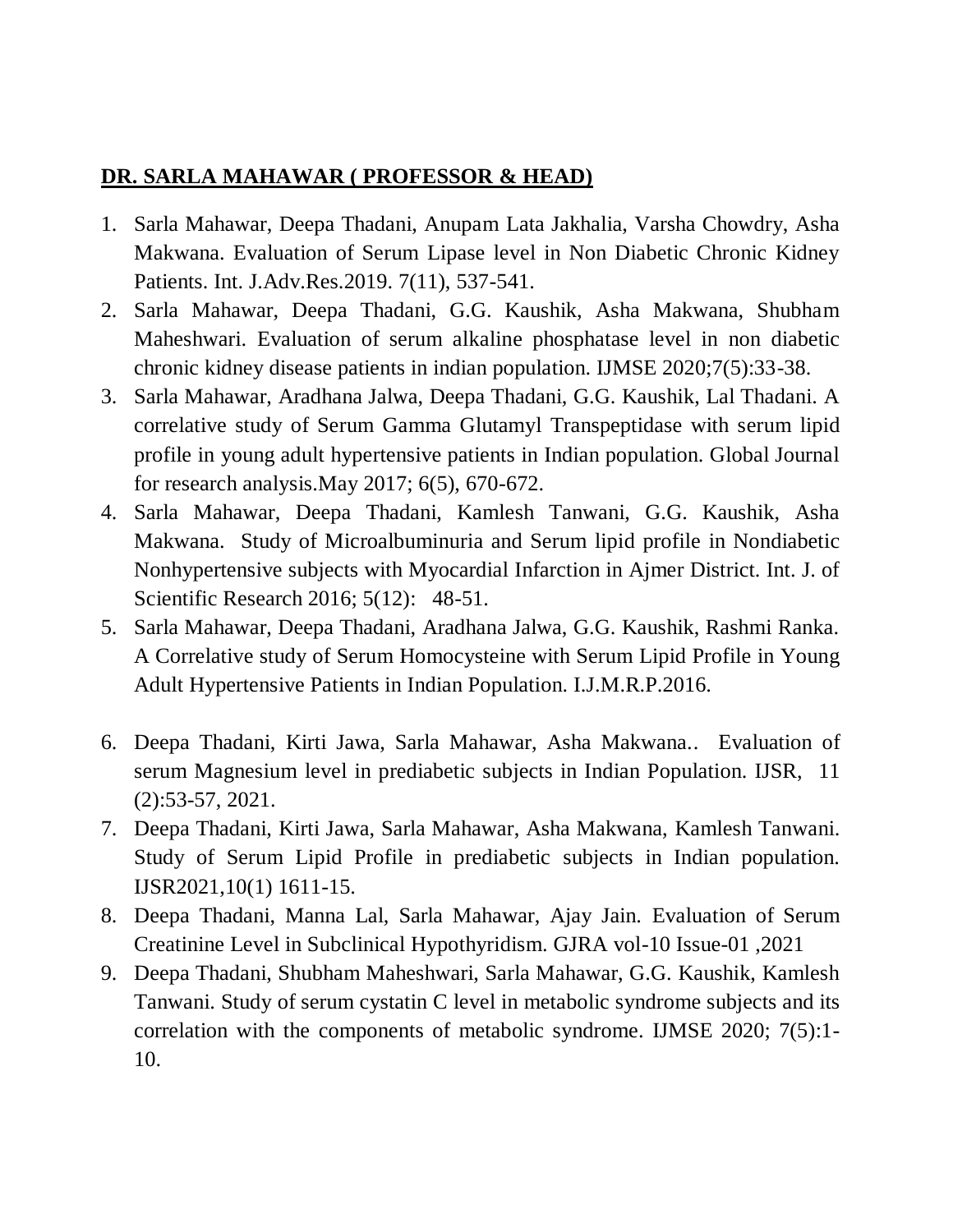10. Aaradhana Jatwa, Sarla Mahawar, Deepa Thadani, GG Kaushik. Status of Serum Gamma Glutamyl Transpeptidase and Serum Homocysteine in young adults with essential hypertension.I.J.M.R.P.2016.

#### **DR. NITIN SHARMA (PROFESSOR)**

- 1. Sharma Nitin, Sankhla Vasudev, Pooja. Interferences in Thyroid Function Tests. International Journal of Medical Science and Current Research.2021; 4(3): 992- 997.
- 2. Sharma Nitin, Sharma Kavita, Thadani Deepa, Swami Kamlesh Kumar. Effects of Bisphenol A, an environmental pollutant, on human health – Global perspective. International Journal of Medical Science and Current Research.2021; 4(1): 84-93.
- 3. Nitin Sharma, Kamlesh Kumar Swami: Delay in serum separation: a preexamination factor influencing the stability of blood glucose. International Journal of Medical Science and Current Research. 2020; 3(1): 152-156.
- 4. Meenakshi, Sharma Nitin. Effect of Hypothyroidism on Serum Electrolyte Concentrations. International Journal of Medical Science and Current Research. 2019; 2(5): 251-254.
- 5. Sharma Nitin, Mundotiya Siddharth, Mathur Ranjana. Effect of specimen storage time on serum glucose estimation. IJSR. 2018 July; 7(7):582-4
- 6. Sharma Nitin, Choudhary Raghuveer. A Review of the Therapeutic Applications of Vinegar. Sch. J. App. Med. Sci., 2016; 4(11B): 3971-3976.
- 7. Sharma Nitin, Choudhary Raghuveer. Evaluation of acceptance for case based learning in the undergraduate medical curriculum. (Paper Accepted) Sch. J. App. Med. Sci., 2015; 3(6C): 2365-2368.
- 8. Nitin Sharma, VD Bohra. Implementing Glycemic Index in the management of weight, BMI and Glycosylated Hemoglobin levels in type-II Diabetics. International Journal of Science and Research. 2014; 3(11): 2906-2909.
- 9. Gurjar Manisha, Sharma Nitin. Study of Glycosylated Hemoglobin in Iron Deficiency Anemia. Scholars Journal of Applied Medical Sciences, 2016; 4(2C):532-535
- 10. Purohit Aishwarya, Sharma Nitin, Gaur Aastha. Association of HbA1c with Dyslipidemia in Diabetes Mellitus. Sch. J. App. Med. Sci., 2017; 5(7E):2892- 2897.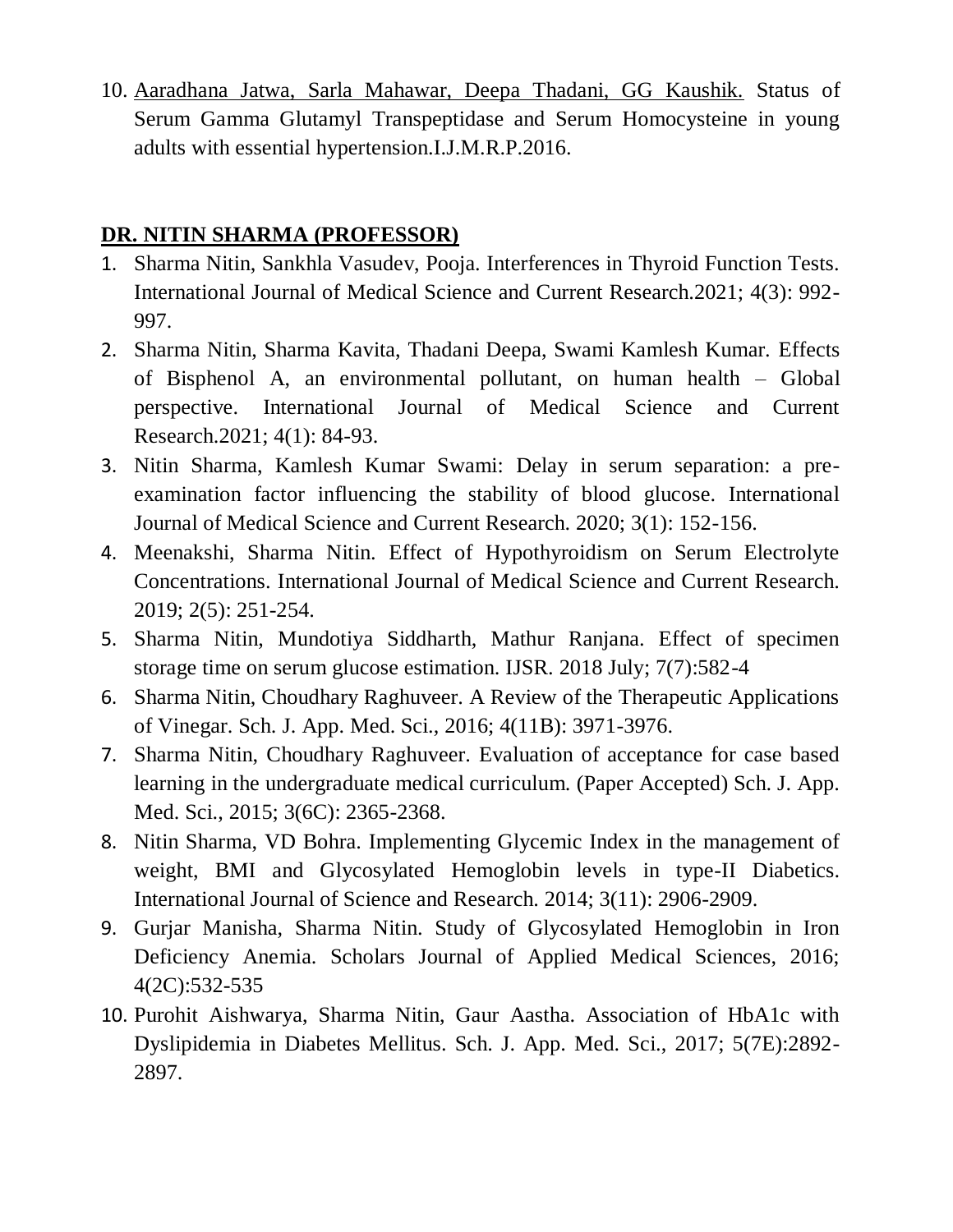- 11. Kumawat Priyanka, Sharma Rashmi, Sharma Nitin. Spectroscopic and Antimicrobial Activities of Biologically Active Agent Derived from Neem (Azadirechta indica) Oil. American Journal of Microbiology and Biotechnology. 2019; 6(1): 1-8
- 12. Kumawat Priyanka, Sharma Rashmi, Sharma Nitin. Synthesis and Analysis of Copper Neem (Azadirechta Indica) Soap-Nitro and Ethoxy Benzothiazole Complexes for Anti-Bacterial Activity Related with Skin Diseases. Journal of Advanced Pharmaceutical Science And Technology. 2018; 1(4): 34-46.
- 13. Kumawat P, Sharma R, Sharma N. Synthesis and Characterization of Bactericidal Agents Derived from Neem (Azadirecta Indica) Oil. Clinical Biotechnology and Microbiology. 2017;1:209-18.

#### **DR. ASHA MAKWANA (ASSOCIATE PROFESSOR)**

- 1. Asha Makwana, Nagraj Soni, G.G. Kaushik, Sonali Sharma, Dheeraj Makwana. Serum levels of Pregnancy Associated Plasma Protein -A, Activin-A and Inhibin-A in patients with ectopic pregnancy.IJAR, 2015; 3(10):188-191.
- 2. Asha Makwana, G.G. Kaushik, Nagraj Soni. Serum levels of progesterone & beta-human chorionic gonadotropin in early detection of ectopic pregnancy. IJRHS, 2015;3 (2): 274-277.
- 3. Deepa Thadani, Kirti Jawa, Sarla Mahawar, Asha Makwana.. Evaluation of serum Magnesium level in prediabetic subjects in Indian Population . IJSR, 2021; 11 (2):53-57.
- 4. Deepa Thadani, Kirti Jawa, Sarla Mahawar, Asha Makwana, Kamlesh Tanwani. Study of Serum Lipid Profile in prediabetic subjects in Indian population . IJSR, 2021;10(1): 1611-15.
- 5. Sarla Mahawar, Deepa Thadani, G.G.Kaushik, Asha Makwana, Shubham Maheshwari. Evaluation of serum alkaline phosphatase level in non diabetic chronic kidney disease patients in indian population. IJMSE 2020; 7(5):33-38.

#### **DR. AJAY JAIN (ASSISTANT PROFESSOR)**

- 1. Ajay Jain, Debina Sarkar, G.G. Kaushik, Ankita Sharma. Study of Serum Vitamin-D in Type-2 Diabetes Mellitus patients. Global journal for Research Analysis 2021; 10(2): 1-2.
- 2. Ajay Jain, Neha Sharma. Study of Homocysteine levels in Overt Hypothyroid Patients. IJSR July2020;09(7).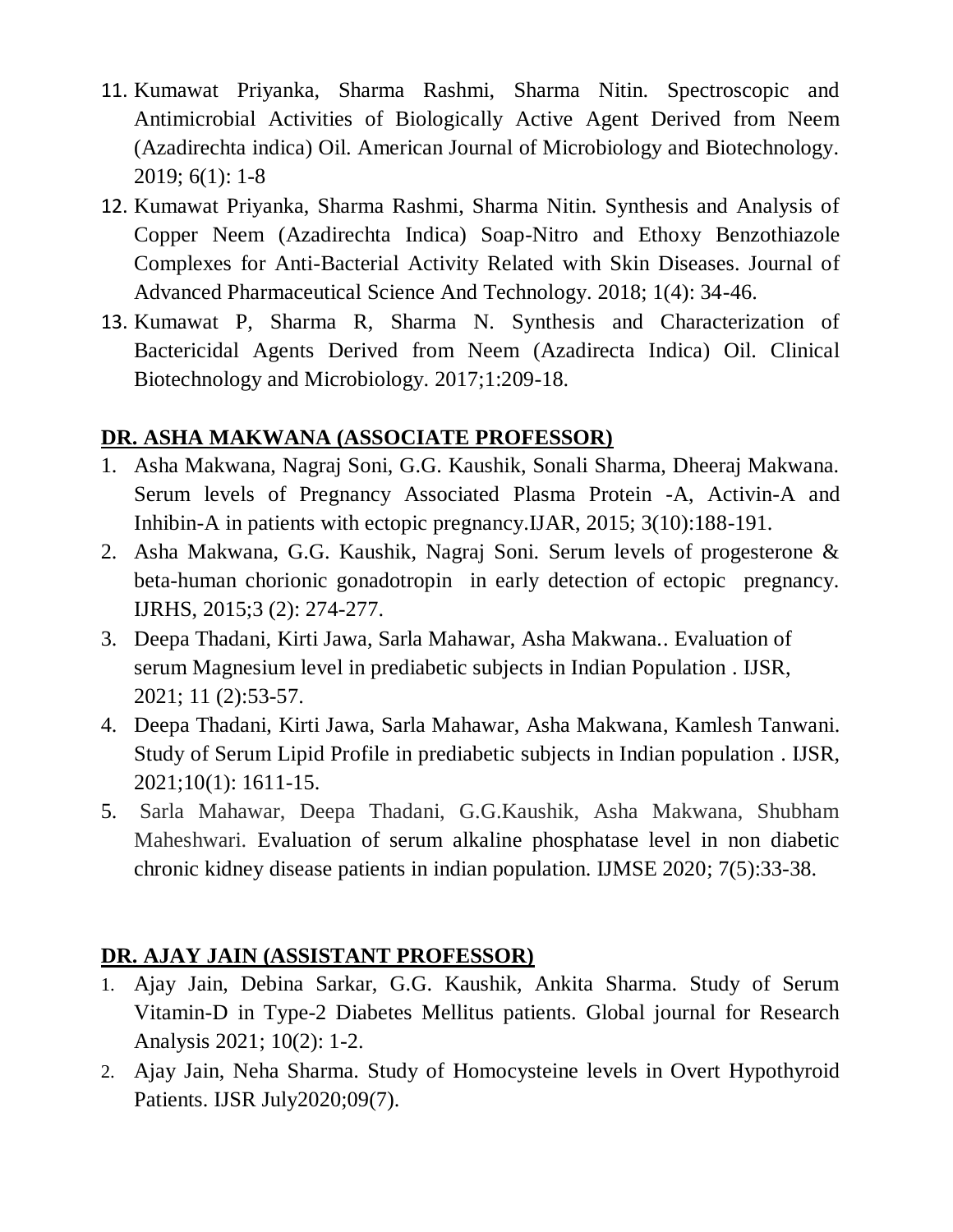- 3. Deepa Thadani, Manna Lal, Sarla Mahawar, Ajay Jain. Evaluation of Serum Creatinine Level in Subclinical Hypothyridism. GJRA,2021; 10(1)
- 4. Neetesh Kumar Gupta, Ajay Jain, G.G Kaushik. Status plasma interleukin-6 and its association with atherogensis in ischemic heart disease IJSR 2021; 10(9): 1-3.
- 5. Neetesh Kumar Gupta, Ajay Jain, G.G Kaushik. Association of inflammatory cytokines with Hemostatic Variables in Ischemic heart disease subjects. IOSR-JBB 2021; 7(5): 21-25.
- 6. Ankita Sharma, Ajay Jain, G.G. Kaushik Association of metabolic parameters and serum Visfatin in Pre diabetic Ajaymeru Journal of Med. Edu. and Research.2017;1(1):19-22.
- 7. Sonali Sharma, Neetesh Kumar Gupta, G.G Kaushik, Ajay Jain. Alterations in serum mineral status in subclinical hypothyroidism. Ind. Medical Gazette March 2017; 3, 64-69.
- 8. Monika Rathore, G.G. Kaushik, Ajay Jain. Serum resistin changes associated with thyroid disorders. I.J.S.N. 2015; 6(4):693-696.
- 9. Tripti Verma, Nagraj Soni, G.G. Kaushik, Sonali Sharma, Ajay Jain, JS Broca. Study of Glycemic Biomarkers in Diabetic Patients with chronic kidney disease. IJAR, 2015; 3(11): 1602-1605.
- 10. Ankita Sharma, Sangeeta Meena, Ajay Jain, G.G. Kaushik, Sonali Sharma. Serum leptin and adiponectin in Indian female population with thyroid dysfunction. IJAR, 2015; 3(5): 1520-1524.

## **DR. VARSHA CHOWDHRY (ASSISTANT PROFESSOR)**

- 1. Varsha Chowdhry, Deepa Thadani. Study of factors like smoking and its association with Inflammation and Cardiovascular Risk in Pre- Diabetic and Diabetic Patients; Int.J.Adv.Res.7 (7), 841-847 June 2019.
- 2. Varsha Chowdhry , Balram Chowdhry, G.G Kaushik. Estimation of serum copper, zinc and zinc and copper ratio in untreated Pulmonary Tuberoculosis patients in comparison to healthy subjects. IJAR June 2019; vol 7 Issue (6).
- 3. Varsha Chowdhry , Balram Chowdhry, G.G Kaushik. Usefulness of Neutrophil Elastase and Endogeneous Protease Inhibitor in Assessment of severity of Preeclampsia. IJAR May 2019; vol 7 Issue (5).
- 4. Varsha Chowdhry, G.G Kaushik. Study of Glycaemic Biomarkers in the patients of Thyroid disorders. J.Evolution Med.Dent.Sci.2017; 6(72):5159-5163.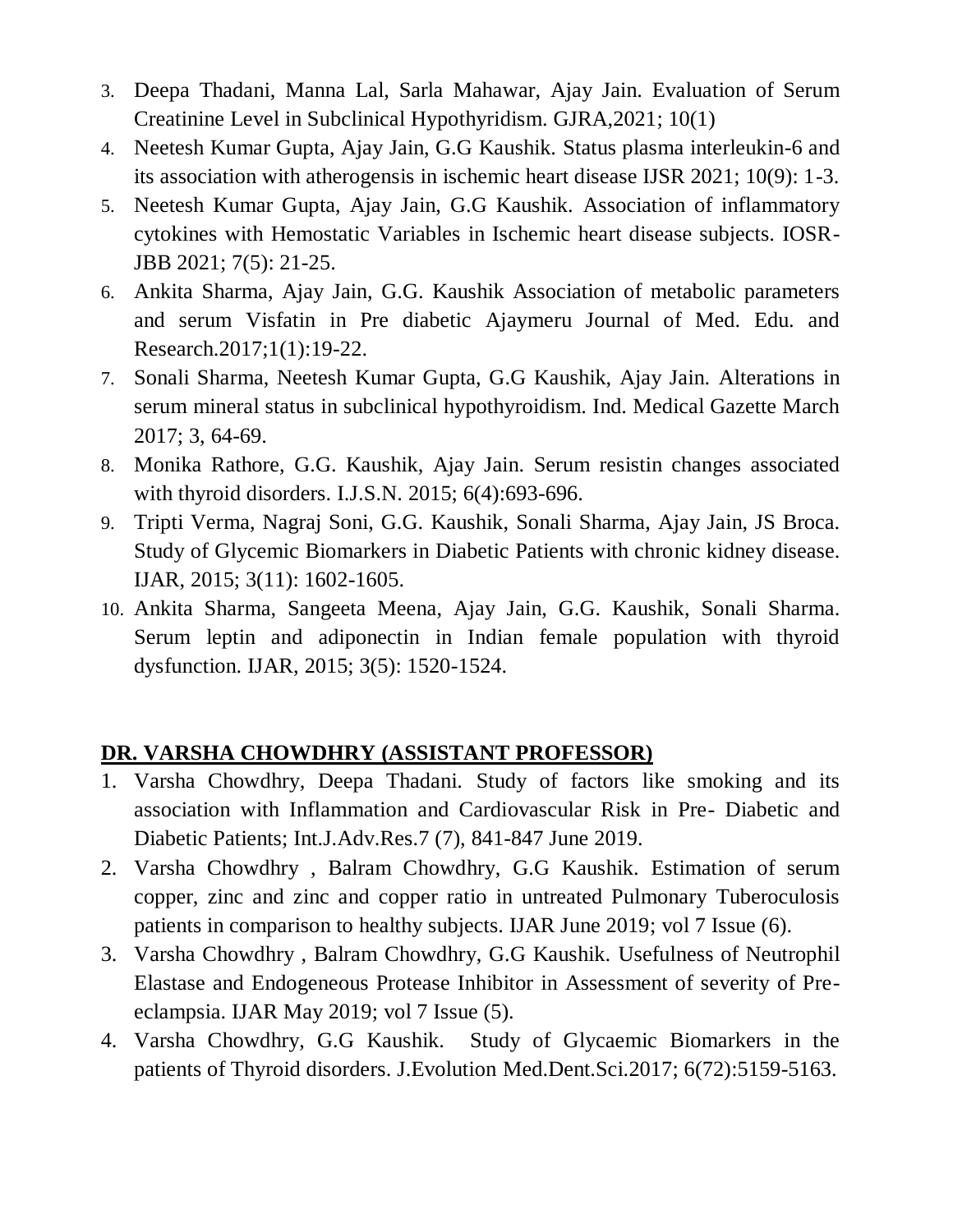- 5. Varsha Chowdhry, G.G Kaushik. Estimation of Glycated albumin, Serum fructosamine and lipid fraction in the patients with Thyroid disorder. 2017. IJAR; 5(9):230-235.
- 6. Varsha Chowdhry, G.G Kaushik. Estimation of 5' Nucleotidase and serum cholinesterase as diagnostic marker to distinguish between various liver diseases and non liver diseases. $2017.SSRG - IJMS$ ;  $4(8):3-6$ .
- 7. Sarla Mahawar, Deepa Thadani, Anupam lata jakhalia, Varsha Chowdhry and Asha Makwana. Evaluation of Serum Lipase level in Non Diabetic Chronic Kidney Patients. Int. J.Adv.Res.2019. 7(11), 537-541.

## **DR. KAMLESH TANWANI (ASSISTANT PROFESSOR)**

- 1. Kamlesh Tanwani. Study of Homocysteine level in thyroid dysfunctions before and during treatment. IJAR July2019; 7 (7).
- 2. Deepa Thadani, Kirti Jawa, Sarla Mahawar, Asha Makwana, Kamlesh Tanwani. Study of Serum Lipid Profile in prediabetic subjects in Indian population. IJSR 2021, 10(1) 1611-15.
- 3. Deepa Thadani, Shubham Maheshwari, Sarla Mahawar, G.G. Kaushik, Kamlesh Tanwani. Study of serum cystatin C level in metabolic syndrome subjects and its correlation with the components of metabolic syndrome. IJMSE 2020; 7(5):1- 10.
- 4. Sarla Mahawar, Deepa Thadani, Kamlesh Tanwani, G.G. Kaushik, Asha Makwana. Study of Microalbuminuria and Serum lipid profile in Non diabetic No hypertensive subjects with Myocardial Infarction in Ajmer District. Int. J. of Scientific Research 2016; 5(12): 48-51.

# **DR. ANKITA SHARMA (ASSISTANT PROFESSOR)**

- **1.** Ankita Sharma, Ajay Jain, G.G. Kaushik. Association of metabolic parameters and Serum visfatin in Prediabetes. Ajaymeru Journal of Med. Edu. and Research.2017;1(1):19-22.
- **2.** Ankita Sharma, Dr.Sangeeta Meena, Dr. Ajay Jain , Dr.G.G. Kaushik, Dr.Sonali Sharma, Dr.C.K.Meena, Dr.J.S. Broca. Serum leptin and adiponectin in indian female population with thyroid dysfunction. IJAR 2015; 3(5): 1520-1524.
- **3.** Ankita Sharma , GG Kaushik , Sonali Sharma , JS Broca. Relationship between acylated ghrelin and uric acid in prediabetic obese individuals. International Journal of Recent Trends in Science and Technology Jan2015; 13(3): 531-535.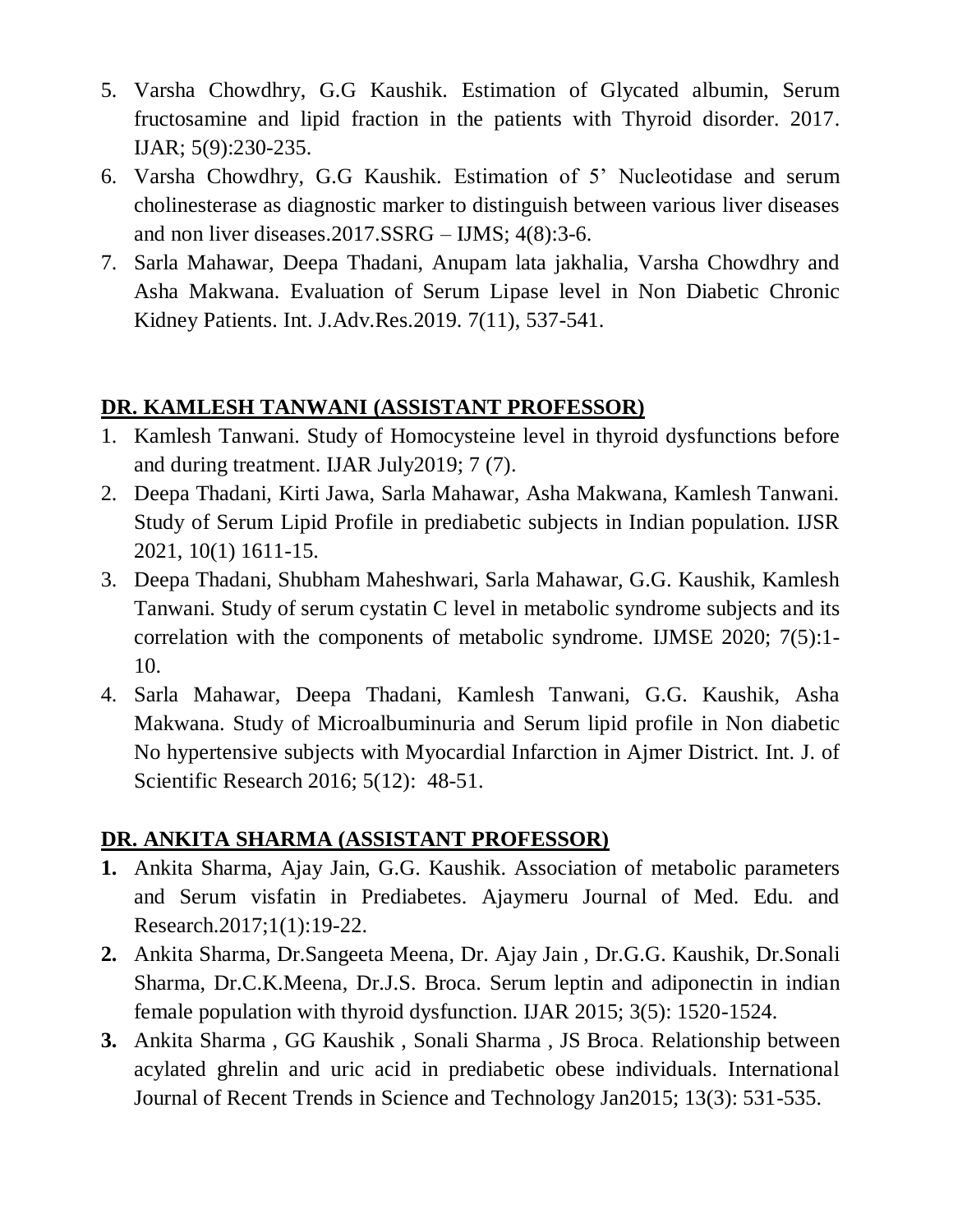- **4.** G.G.Kaushik, Poonam Chaudhary, Ankita Sharma. Study of Serum Irisin and its association with Insulin Resistance in Polycystic ovary syndrome. Global journal for Research Analysis 2021; 10(2): 1-4.
- **5.** G.G.Kaushik, Poonam Chaudhary, Ankita Sharma. Study of Serum Betatropin levels and its association with Insulin Resistance in patients with polycystic ovary Syndrome. Int. J. Dental and Medical Sciences Research 2021; 3(1): 1029-1037.
- **6.** G.G.Kaushik, Shubham Maheshwari, Ankita Sharma. Study of Serum Neutrophil Gelatinase associated Lipocalin concentrations as a marker of renal function in chronic kidney disease patients. Global journal for Research Analysis 2021; 10(2): 1-2.
- **7.** G.G.Kaushik, Shubham Maheshwari, Ankita Sharma. Study of Serum Uromodulin concentrations correlate with Glomerular filtration rate in Chronic Kidney Disease Patients. Int. J. Dental and Medical Sciences Research 2021; 3(1): 1018-1022.
- **8.** G.G.Kaushik, Debina sarkar, Ankita Sharma. Study of Serum Vitamin-D in Prediabetics patients. Int. J. Dental and Medical Sciences Research 2021; 3(1): 1014-1017.
- **9.** Ajay Jain ,Debina sarkar, G.G. Kaushik, Ankita Sharma. Study of Serum Vitamin-D in Type-2 Diabetes Mellitus patients. Global journal for Research Analysis 2021; 10(2): 1-2.
- **10.** G.G. Kaushik, Manjubala Maheriya, Ankita Sharma, Charu Gunjal. Fetuin-A and hs-CRP Levels in Subclinical Hypothyroidism. I.J.H.S.R, June 2020 ;10(6).
- **11.** Charu Gunjal, Ankita Sharma, G.G. Kaushik, Manjubala Maheriya. Relationship of Adiponectin with Liver Enzymes in NAFLD Subjects. I.J.H.S.R, May 2020 ,10(5).

## **MR. PEEYUSH YADAV(SENIOR DEMONSTRATOR)**

- 1. Peeyush Yadav, Dr. G. G. Kaushik. Study of Ghrelin levels in hypothyroid patients before and after treatment. IJSR 2021 10(1).
- 2. Peeyush Yadav, Dr. G. G. Kaushik. Study of association of Resistin and leptin with thyroid hormones in hypothyroid patients IJAR 2020, 8(12): 744-750.
- 3. Peeyush Yadav, G. G. Kaushik, Sonali Sharma. Importance of screening type-II diabetics for thyroid dysfunction and dyslipidemia. IJBB, 2015; 3(2):7-12.
- 4. Priyanka Parihar, Peeyush Yadav, Dr.Rashmi Ranka, Dr.G.G.Kaushik. Study of serum prolactin levels & electrolyte panel in patients with new onset seizures. IJAR, 2015; 3(6):781-786.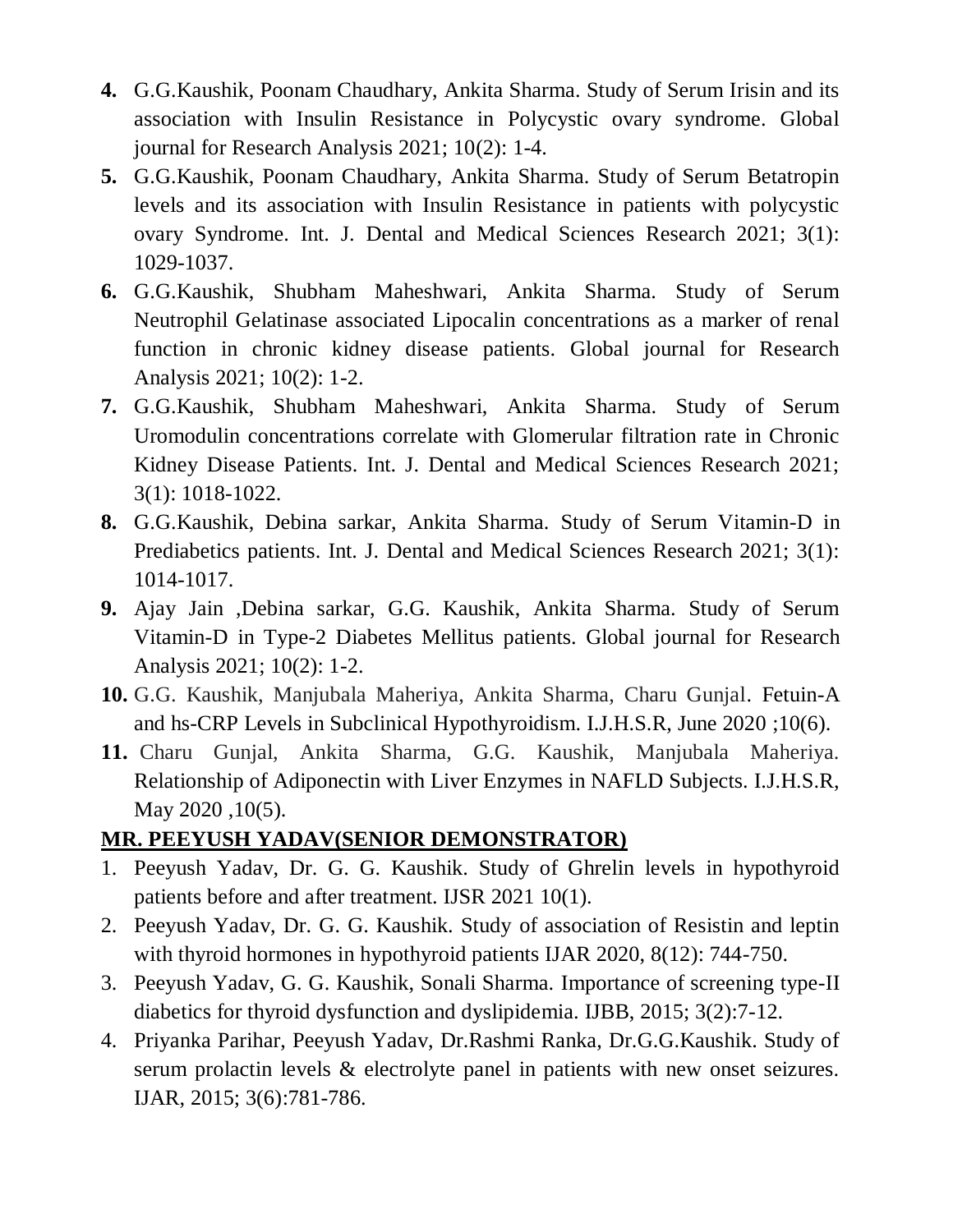# **DR. HARSHVARDHAN (SENIOR DEMONSTRATOR)**

- 1. Harshvardhan, Kajla Deepa, Soni Nagraj. Correlation of Muscle enzyme with TSH in Hypothyroidism. IJMSDR 2018 ;2(4):202-205
- 2. Harshvardhan, Soni Nagraj G.G.Kaushik, J.S. Broca Study of various biochemical parameters in patients of myopathy with hypothyroidism.Int. J. of Research.2016; 3(13).

## **Ms. KIRTI JAWA(SENIOR DEMONSTRATOR)**

- 1. Deepa Thadani, Kirti Jawa, Sarla Mahawar, Asha Makwana, Kamlesh Tanwani. Study of Serum Lipid Profile in prediabetic subjects in Indian population. IJSR, 2021;10(1): 1611-15.
- 2. Deepa Thadani, Kirti Jawa, Sarla Mahawar, Asha Makwana. Evaluation of serum Magnesium level in prediabetic subjects in Indian Population. IJSR, 2021; 11 (2):53-57.

## **DR. DEEPA KAJLA (SENIOR DEMONSTRATOR)**

1. Deepa Kajla G.G. Kaushik, Harshvardhan. Status of Hepatic Enzymes and other Biochemical Parameters in Pre-Eclemptic Pregnancy. Int. J. of Scientific Research 2016; 5(10): 455-456.

## **DR. TARIQUE AZIZ (SENIOR DEMONSTRATOR)**

1. Tarique Aziz, G.G. Kaushik, A Study of Serum TSH and Cortisol levels in Preeclampsia. IJAR April 2019;7(4): 565-568.

## **MR. NEETESH KUMAR GUPTA (BIOCHEMIST)**

- 1. Neetesh Kumar Gupta, Ajay Jain, G.G Kaushik. Association of inflammatory cytokines with Hemostatic Variables in Ischemic heart disease subjects. IOSR-JBB 2021; 7(5): PP 21-25.
- 2. Neetesh Kumar Gupta, Ajay Jain, G.G Kaushik. Status of plasma interleukin-6 and its association with Atherogenesis in Ishemic Heart Disease. Int. J Sci Research, 2021; 10(9): 37-39.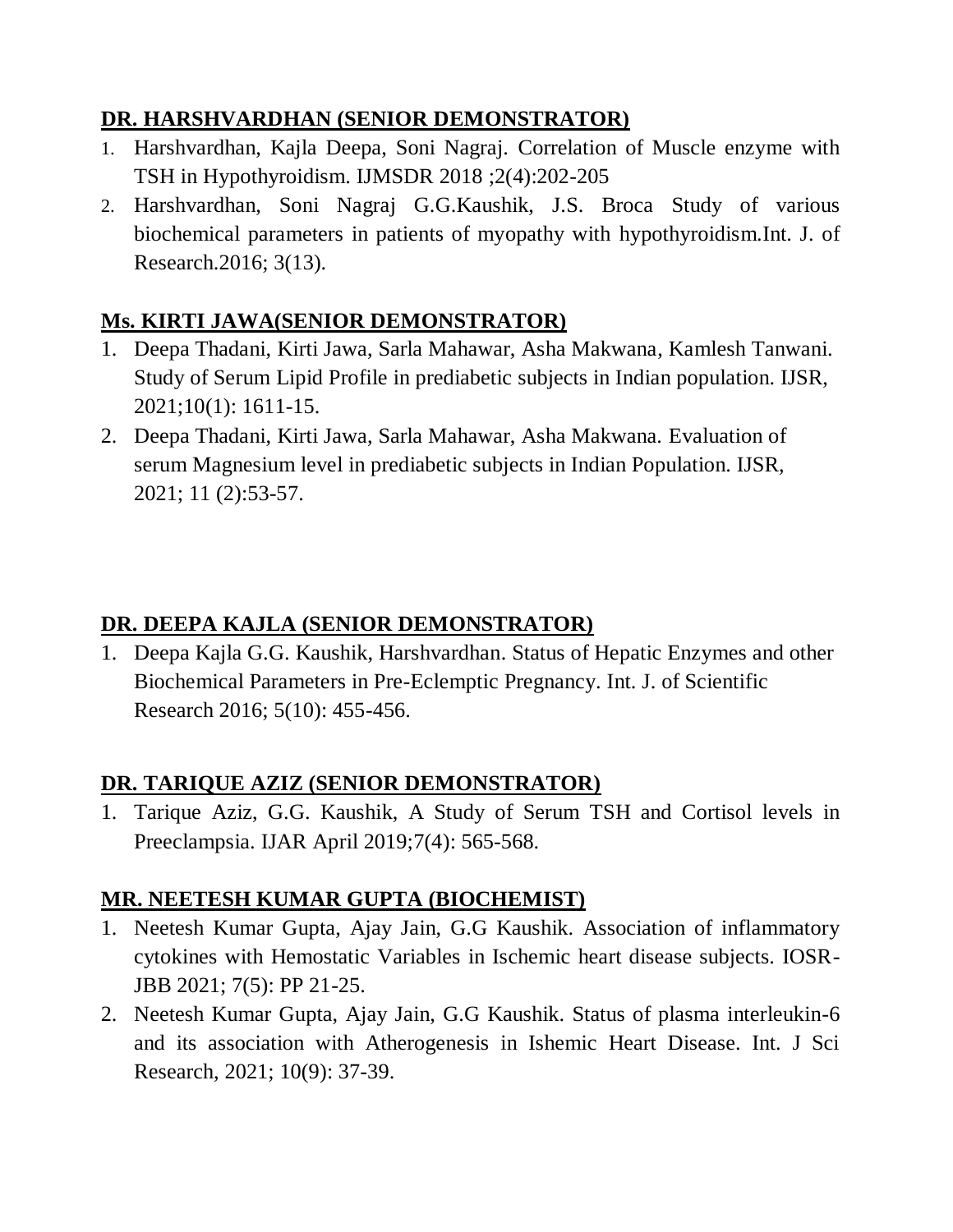- 3. Neetesh Kumar Gupta, Sonali Sharma, G.G Kaushik, Bhavana Gupta. Association between indexes of insulin sensitivity/ resistance and serum magnesium levels in overweight Diabetic subjects. Ind. J Clin. Practice, 2014; 24(10):932-937.
- 4. Sonali Sharma, Neetesh Kumar Gupta, G.G Kaushik, Ajay Jain. Alterations in serum mineral status in subclinical Hypothyroidism. Ind. Med. Gazette, 2017; 3: 64-69.

## **Mr. NAGRAJ SONI (BIOCHEMIST)**

- 1. Soni Nagraj, Soni Yogita. Study of serum copeptin levels in newly diagnosed hypothyroid subjects. IJMRHS. 2021;10(3): 154-156.
- 2. Soni Nagraj, Soni Yogita. Study of ischemia modified albumin levels in hypothyroid subjects. IJDMSR. Jan-Feb2021;3(1):906-908.
- 3. Nagraj Soni, G.G.Kaushik, Vandana Yadav. To study glycemic status and lipid fractions in subclinical hypothyroid, overt hypothyroid and hyperthyroid subjects. IJAR.2014;2(9):761-767.
- 4. Nagraj Soni, G.G.Kaushik, Neha Sharma. Biochemical role of serum fructosamine in patients with thyroid disorders. NJPPP.2015;5(1):150-153.
- 5. Verma Tirpti, Soni Nagraj, Jinger Surendra Kumar. Correlation of Glycated albumin and blood glucose in diabetic patients with chronic kidney disease. IJDMSR. Jan-Feb2021;3(1):926-930.
- 6. Asha Makwana, Nagraj Soni, Dheeraj Makwana. Diagnostic Importance of Adenosine Deaminase Activity in differential diagnosis of pulmonary tuberculosis I.J.R May 2020; 9( 5):42-45.
- 7. Lata Bishnoi, Nagraj Soni, Anita Verma.Correlation of serum uric acid with lipid profile in pre-eclampsia patients. JMSCR. Sept2019;7(9):613-616.
- 8. Harshvardhan, Kajla Deepa, Soni Nagraj. Correlation of Muscle enzyme with TSH in Hypothyroidism. IJMSDR 2018 2(4):202-205
- 9. Harshvardhan, Soni Nagraj G.G.Kaushik, J.S. Broca. Study of various biochemical parameters in patients of myopathy with hypothyroidism. IJR Sept.2016; 3(13):1099-1104.
- 10. Y. Ramananda Singh, Nagraj Soni, G.G.Kaushik, Sonali Sharma, J.S. Broca. Study of serum levels of Homocysteine, Vitamin B12 and Folic acid in women with a previous history of Gestational Diabetes Mellitus. SSRG-I J.M.S .2016;.3(4):1-4.